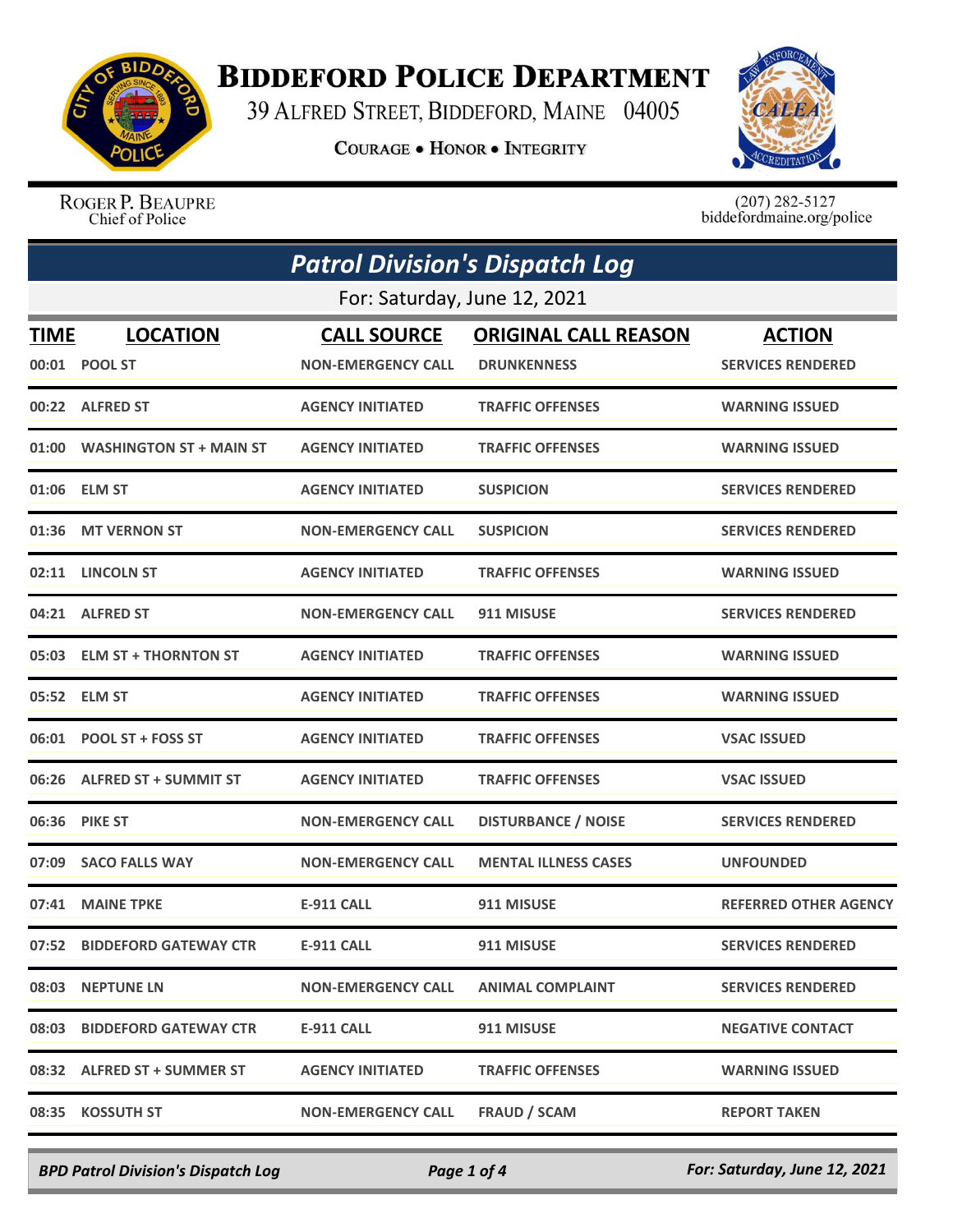| <b>TIME</b> | <b>LOCATION</b>               | <b>CALL SOURCE</b>        | <b>ORIGINAL CALL REASON</b> | <b>ACTION</b>                |
|-------------|-------------------------------|---------------------------|-----------------------------|------------------------------|
|             | 08:38 WINTER GARDEN + HILL ST | <b>AGENCY INITIATED</b>   | <b>TRAFFIC OFFENSES</b>     | <b>WARNING ISSUED</b>        |
| 08:44       | <b>HILL ST + ACORN ST</b>     | <b>AGENCY INITIATED</b>   | <b>TRAFFIC OFFENSES</b>     | <b>WARNING ISSUED</b>        |
|             | 09:16 HARRISON AVE            | <b>NON-EMERGENCY CALL</b> | <b>PARKING COMPLAINT</b>    | <b>SERVICES RENDERED</b>     |
|             | 09:59 WEST COLE RD            | <b>E-911 CALL</b>         | 911 MISUSE                  | <b>DISPATCH HANDLED</b>      |
|             | 10:26 AUTUMN LN               | <b>E-911 CALL</b>         | 911 MISUSE                  | <b>SERVICES RENDERED</b>     |
|             | 10:39 MILE STRETCH RD         | <b>E-911 CALL</b>         | <b>EFD IN PROGRESS</b>      | <b>NO ACTION REQUIRED</b>    |
|             | 11:14 GUINEA RD               | <b>E-911 CALL</b>         | <b>THEFT</b>                | <b>REPORT TAKEN</b>          |
|             | 11:16 ALFRED ST               | <b>NON-EMERGENCY CALL</b> | <b>DISTURBANCE / NOISE</b>  | <b>NO ACTION REQUIRED</b>    |
|             | 11:16 CRESTWOOD DR            | <b>AGENCY INITIATED</b>   | <b>ANIMAL COMPLAINT</b>     | <b>SERVICES RENDERED</b>     |
|             | 11:22 MYRTLE ST + ALFRED ST   | <b>AGENCY INITIATED</b>   | <b>TRAFFIC OFFENSES</b>     | <b>VSAC ISSUED</b>           |
|             | 11:38 ALFRED ST               | <b>AGENCY INITIATED</b>   | <b>TRAFFIC OFFENSES</b>     | <b>WARNING ISSUED</b>        |
|             | 11:49 ALFRED ST + ARENA DR    | <b>AGENCY INITIATED</b>   | <b>TRAFFIC OFFENSES</b>     | <b>WARNING ISSUED</b>        |
|             | 11:53 ALFRED ST               | <b>NON-EMERGENCY CALL</b> | <b>THEFT</b>                | <b>NO ACTION REQUIRED</b>    |
|             | 11:54 MAIN ST + WATER ST      | <b>NON-EMERGENCY CALL</b> | <b>ASSIST OTHER AGENCY</b>  | <b>SERVICES RENDERED</b>     |
|             | 12:19 MAINE TPKE              | <b>E-911 CALL</b>         | 911 MISUSE                  | <b>DISPATCH HANDLED</b>      |
| 12:36       | <b>MAY ST</b>                 | <b>E-911 CALL</b>         | 911 MISUSE                  | <b>DISPATCH HANDLED</b>      |
|             | 12:37 SPRUCE ST               | <b>NON-EMERGENCY CALL</b> | <b>CHECK WELFARE</b>        | <b>NO VIOLATION</b>          |
|             | 13:02 ELM ST                  | <b>AGENCY INITIATED</b>   | <b>CHECK WELFARE</b>        | <b>TRANSPORT TO HOSPITAL</b> |
|             | 13:29 WEST ST                 | <b>NON-EMERGENCY CALL</b> | <b>MENTAL ILLNESS CASES</b> | <b>SERVICES RENDERED</b>     |
|             | 13:36 WEST ST                 | <b>AGENCY INITIATED</b>   | <b>TRAFFIC OFFENSES</b>     | <b>NO VIOLATION</b>          |
|             | 13:45 PEARL ST                | <b>WALK-IN AT STATION</b> | <b>THEFT</b>                | <b>REPORT TAKEN</b>          |
|             | 13:48 WEST ST                 | <b>AGENCY INITIATED</b>   | <b>TRAFFIC OFFENSES</b>     | <b>WARNING ISSUED</b>        |
|             | 14:03 CLIFFORD ST             | <b>AGENCY INITIATED</b>   | <b>PAPERWORK</b>            | <b>PAPERWORK NOT SERVED</b>  |
|             | 14:11 POOL ST                 | <b>AGENCY INITIATED</b>   | <b>TRAFFIC OFFENSES</b>     | <b>VSAC ISSUED</b>           |
|             | 14:19 ALFRED ST               | <b>WALK-IN AT STATION</b> | <b>PAPERWORK</b>            | <b>PAPERWORK SERVED</b>      |
|             | 15:10 ALFRED ST               | <b>AGENCY INITIATED</b>   | <b>PAPERWORK</b>            | <b>NEGATIVE CONTACT</b>      |
|             |                               |                           |                             |                              |

*BPD Patrol Division's Dispatch Log Page 2 of 4 For: Saturday, June 12, 2021*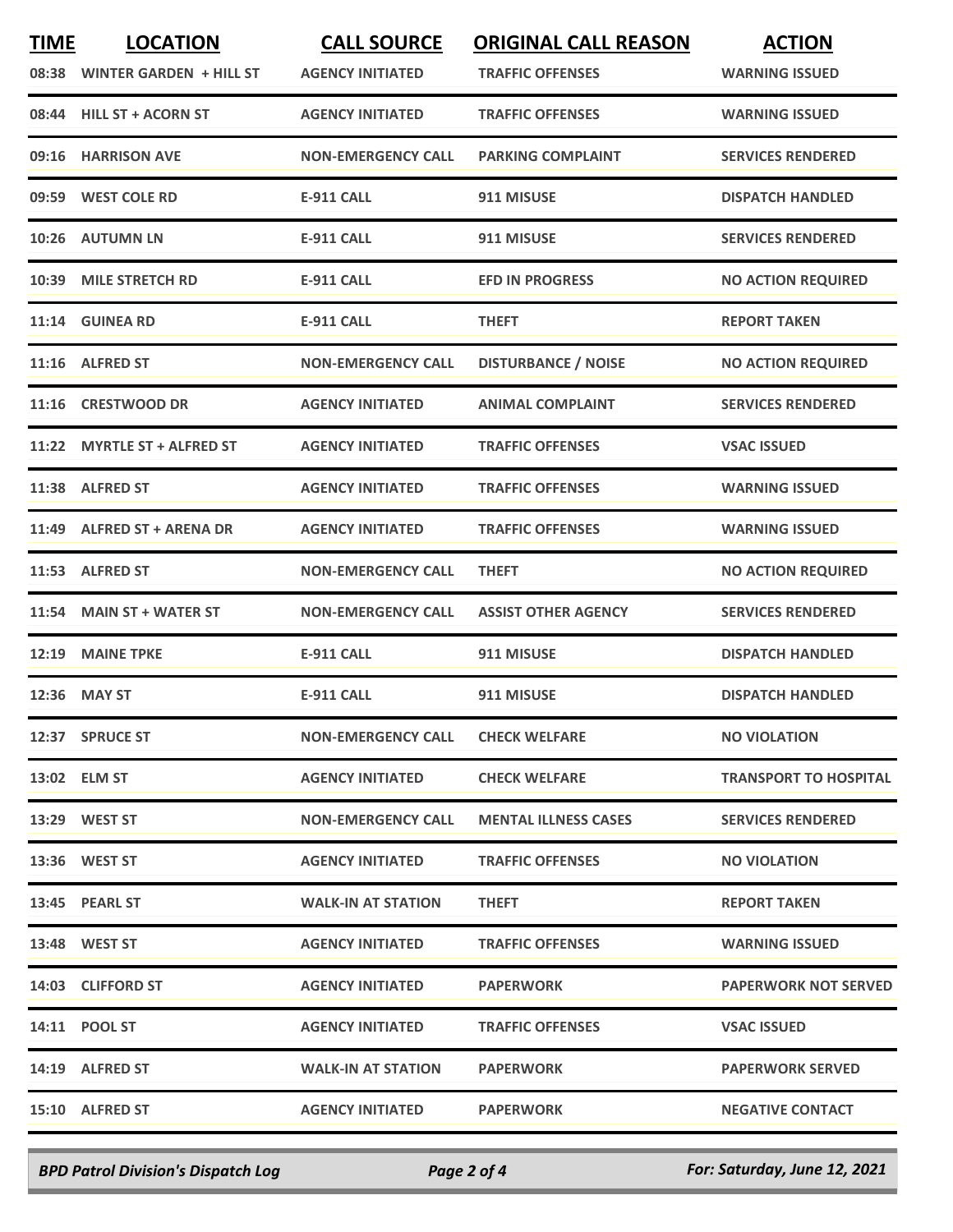| <b>TIME</b> | <b>LOCATION</b><br>15:18 ALFRED ST | <b>CALL SOURCE</b><br><b>WALK-IN AT STATION</b> | <b>ORIGINAL CALL REASON</b><br><b>ARTICLES LOST/FOUND</b>            | <b>ACTION</b><br><b>REPORT TAKEN</b> |
|-------------|------------------------------------|-------------------------------------------------|----------------------------------------------------------------------|--------------------------------------|
|             | 15:54 ALFRED ST                    | <b>NON-EMERGENCY CALL</b>                       | <b>DISTURBANCE / NOISE</b>                                           | <b>UNFOUNDED</b>                     |
| 16:20       | <b>MARINER WAY</b>                 | <b>NON-EMERGENCY CALL</b>                       | <b>SUSPICION</b>                                                     | <b>REPORT TAKEN</b>                  |
|             | 17:02 ELM ST                       | <b>NON-EMERGENCY CALL</b>                       | <b>WARRANT ARREST</b>                                                | <b>ARREST(S) MADE</b>                |
|             | <b>CHARGE: WARRANT ARREST</b>      |                                                 | OFFENDER: LUC YVES VACHON  AGE: 38  RESIDENT OF: BIDDEFORD, ME       |                                      |
|             |                                    |                                                 | OFFENDER: SAMANTHA MARIE BRYANT  AGE: 35  RESIDENT OF: BIDDEFORD, ME |                                      |
|             | <b>CHARGE: WARRANT ARREST</b>      |                                                 |                                                                      |                                      |
|             | 17:14 ALFRED ST                    | <b>NON-EMERGENCY CALL</b>                       | <b>DRUG</b>                                                          | <b>SERVICES RENDERED</b>             |
| 17:41       | <b>BOULDER WAY</b>                 | <b>E-911 CALL</b>                               | <b>WEAPONS</b>                                                       | <b>REPORT TAKEN</b>                  |
|             | 18:02 WEST ST                      | <b>RADIO</b>                                    | <b>ARTICLES LOST/FOUND</b>                                           | <b>NO ACTION REQUIRED</b>            |
| 18:09       | <b>ALFRED ST</b>                   | <b>NON-EMERGENCY CALL</b>                       | <b>ASSIST OTHER AGENCY</b>                                           | <b>TRANSPORT TO HOSPITAL</b>         |
| 18:35       | <b>OLD DOGS LN</b>                 | <b>NON-EMERGENCY CALL</b>                       | <b>SUSPICION</b>                                                     | <b>NO ACTION REQUIRED</b>            |
|             | 18:45 ST MARYS ST                  | <b>E-911 CALL</b>                               | <b>CIVIL COMPLAINT</b>                                               | <b>CIVIL COMPLAINT</b>               |
| 19:20       | <b>MEDICAL CENTER DR</b>           | <b>NON-EMERGENCY CALL</b>                       | <b>DOMESTIC COMPLAINTS</b>                                           | <b>REPORT TAKEN</b>                  |
|             | 19:35 ELM ST                       | <b>AGENCY INITIATED</b>                         | <b>TRAFFIC OFFENSES</b>                                              | <b>WARNING ISSUED</b>                |
| 20:00       | <b>FERRY LN</b>                    | <b>E-911 CALL</b>                               | 911 MISUSE                                                           | <b>DISPATCH HANDLED</b>              |
|             | 20:12 WEST ST + GRAHAM ST          | <b>E-911 CALL</b>                               | 911 MISUSE                                                           | <b>DISPATCH HANDLED</b>              |
|             | <b>20:18 HILL ST</b>               | <b>NON-EMERGENCY CALL</b>                       | <b>JUVENILE OFFENSES</b>                                             | <b>GONE ON ARRIVAL</b>               |
|             | 20:48 HILL ST                      | <b>NON-EMERGENCY CALL</b>                       | <b>ANIMAL COMPLAINT</b>                                              | <b>SERVICES RENDERED</b>             |
|             | 21:02 BRADBURY ST                  | <b>NON-EMERGENCY CALL</b>                       | <b>JUVENILE OFFENSES</b>                                             | <b>UNFOUNDED</b>                     |
|             | 21:13 SULLIVAN ST                  | <b>E-911 CALL</b>                               | <b>DISTURBANCE / NOISE</b>                                           | <b>REPORT TAKEN</b>                  |
|             | 21:14 OAK ST                       | <b>NON-EMERGENCY CALL</b>                       | <b>FIREWORKS COMPLAINT</b>                                           | <b>UNFOUNDED</b>                     |
|             | 21:33 ELM ST                       | <b>NON-EMERGENCY CALL</b>                       | <b>ARTICLES LOST/FOUND</b>                                           | <b>REPORT TAKEN</b>                  |
|             | 21:45 MAIN ST + ADAMS ST           | <b>NON-EMERGENCY CALL</b>                       | <b>CHECK WELFARE</b>                                                 | <b>SERVICES RENDERED</b>             |
|             | 21:56 GILBERT PL                   | <b>E-911 CALL</b>                               | 911 MISUSE                                                           | <b>NEGATIVE CONTACT</b>              |
|             | 22:08 FORTUNES ROCKS RD            | <b>E-911 CALL</b>                               | 911 MISUSE                                                           | <b>DISPATCH HANDLED</b>              |

*BPD Patrol Division's Dispatch Log Page 3 of 4 For: Saturday, June 12, 2021*